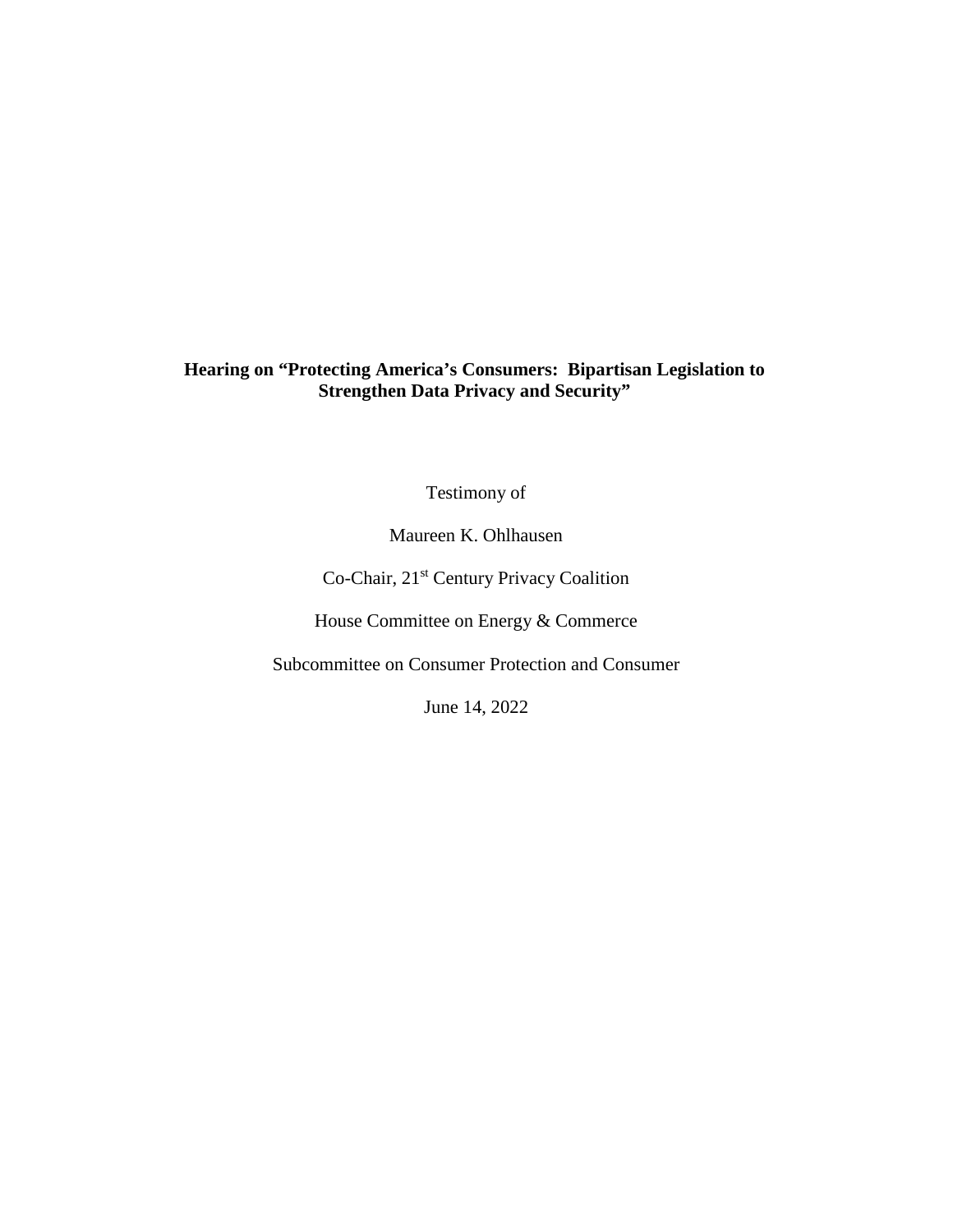# **Introduction**

Chair Schakowsky, Ranking Member Bilirakis, Chair Pallone, Ranking Member McMorris Rodgers, and other distinguished Members of the subcommittee, thank you for the opportunity to testify at this important hearing examining how to better protect consumer privacy. My name is Maureen Ohlhausen, and I am co-chair of the  $21<sup>st</sup>$  $21<sup>st</sup>$  $21<sup>st</sup>$  Century Privacy Coalition ("Coalition"),<sup>1</sup> as well as a partner at the law firm Baker Botts L.L.P. I had the pleasure of serving as a Federal Trade Commission ("FTC") Commissioner (2012–2018) and Acting Chairman (2017–2018). I am testifying today on behalf of the Coalition.

I would like to begin by commending the authors of the bipartisan, bicameral discussion draft that is the subject of today's hearing. The Coalition has advocated for comprehensive national privacy legislation for nearly a decade, and we have always believed that such legislation needs to be bipartisan to be successful. This discussion draft shows that there is potential for a bipartisan path forward on this urgently needed legislation.

The Coalition appreciates that the authors and many Members of Congress are committed to enacting federal legislation. All of us share a desire for strong consumer privacy protections that apply uniformly throughout the nation based on the sensitivity and use of the data, and which allow consumers to continue to benefit from services and technologies on which we have come to rely even more heavily during this pandemic. We want consumers to enjoy confidence that their personal information is not subject to varying protections from state to state, or even within a state,

<span id="page-1-0"></span><sup>&</sup>lt;sup>1</sup> The member companies/associations of the 21st Century Privacy Coalition are AT&T,

Comcast, Cox Communications, CTIA, DIRECTV, NCTA – The Internet and Television Association, T-Mobile, USTelecom, and Verizon.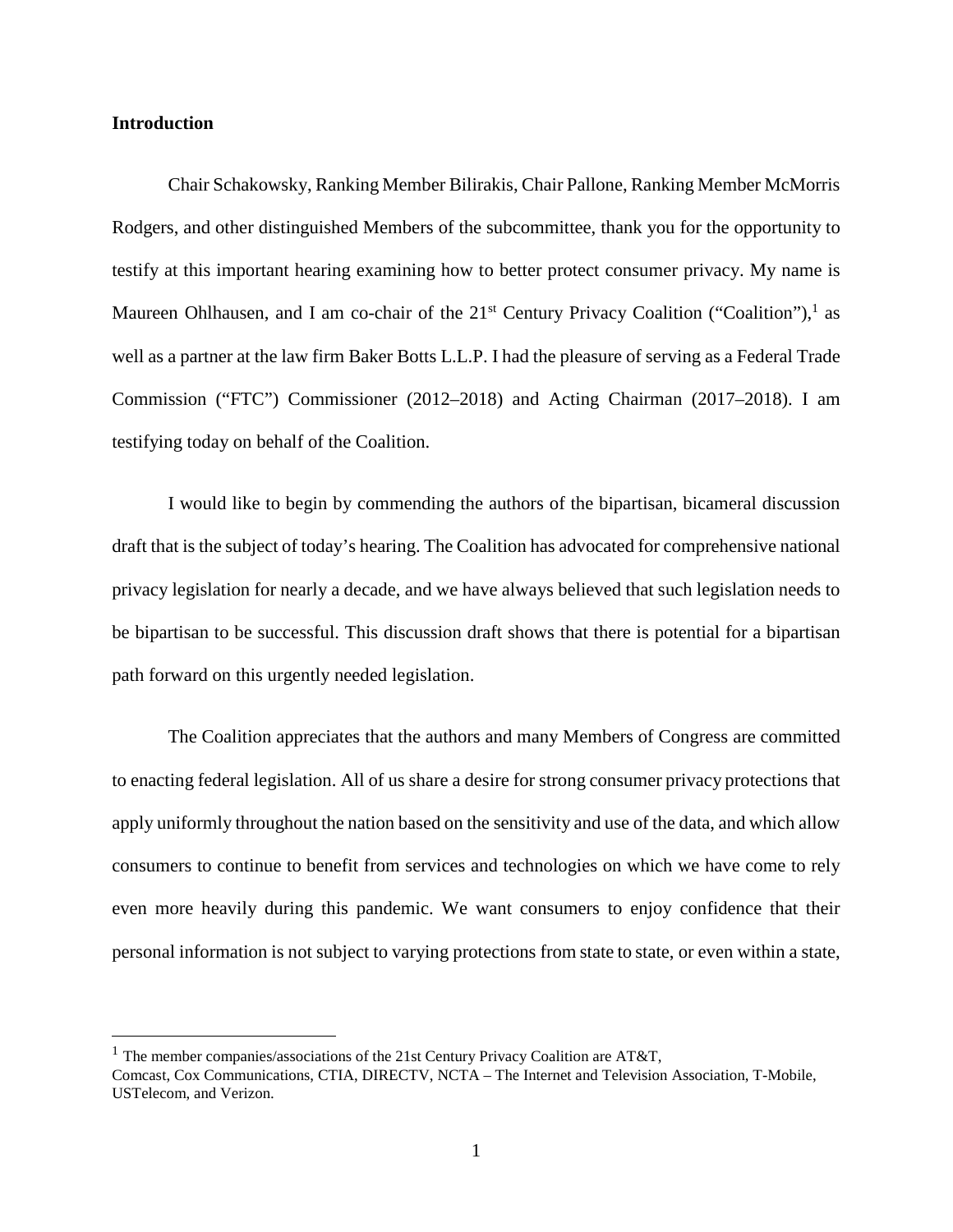regardless of the entity that collects such information.<sup>[2](#page-2-0)</sup> Federal legislation should also provide strong enforcement that protects consumer data that could result in harm if misused or disclosed, while also allowing companies the flexibility to develop innovative new products that consumers want.

### **The Legislation Has Many of the Elements Necessary for a National Privacy Framework**

The discussion draft incorporates a number of elements that the Coalition perceives as foundational in privacy legislation. First, it is stronger and more comprehensive than existing state laws, addressing issues such as transparency; consent and other consumer rights; data security; civil rights protections; and the relationship between companies, their affiliates, their vendors, and third parties. Second, the legislation designates the FTC as the principal agency responsible for enforcing the new law, and permits State Attorneys General to assist the FTC with its enforcement.

As the former Acting Chair of the FTC, I am particularly appreciative that this draft also provides the FTC with several sorely-needed enforcement tools, such as civil penalty authority for a first violation of the Act, limited APA rulemaking authority, the ability to provide restitution to consumers harmed by violations, and jurisdiction over common carriers. The FTC has brought hundreds of privacy- and data security-related enforcement actions, covering both on- and offline

<span id="page-2-0"></span><sup>2</sup> *See* Memorandum from Public Opinion Strategies and Peter D. Hart to the Progressive Policy Institute, Key Findings from Recent National Survey of Internet Users (May 26, 2016), https://www.progressivepolicy.org/wpcontent/uploads/2016/05/Internet-User-National-Survey-May-23- 25-Key-Findings-Memo.pdf (finding that 94% of consumers favor such a consistent and technology-neutral privacy regime, and that 83% of consumers say their online privacy should be protected based on the sensitivity of their online data, rather than by the type of Internet company that uses their data). *See also* https://www.progressivepolicy.org/press/press-releases/press-releaseconsumers-want-one-set-rulesprotecting- information/ ("Ultimately, consumers want to know there is one set of rules that equally applies to every company that is able to obtain and share their data, whether it be search engines, social networks, or ISPs, and they want that data protected based on the sensitivity of what is being collected' said Peter Hart.").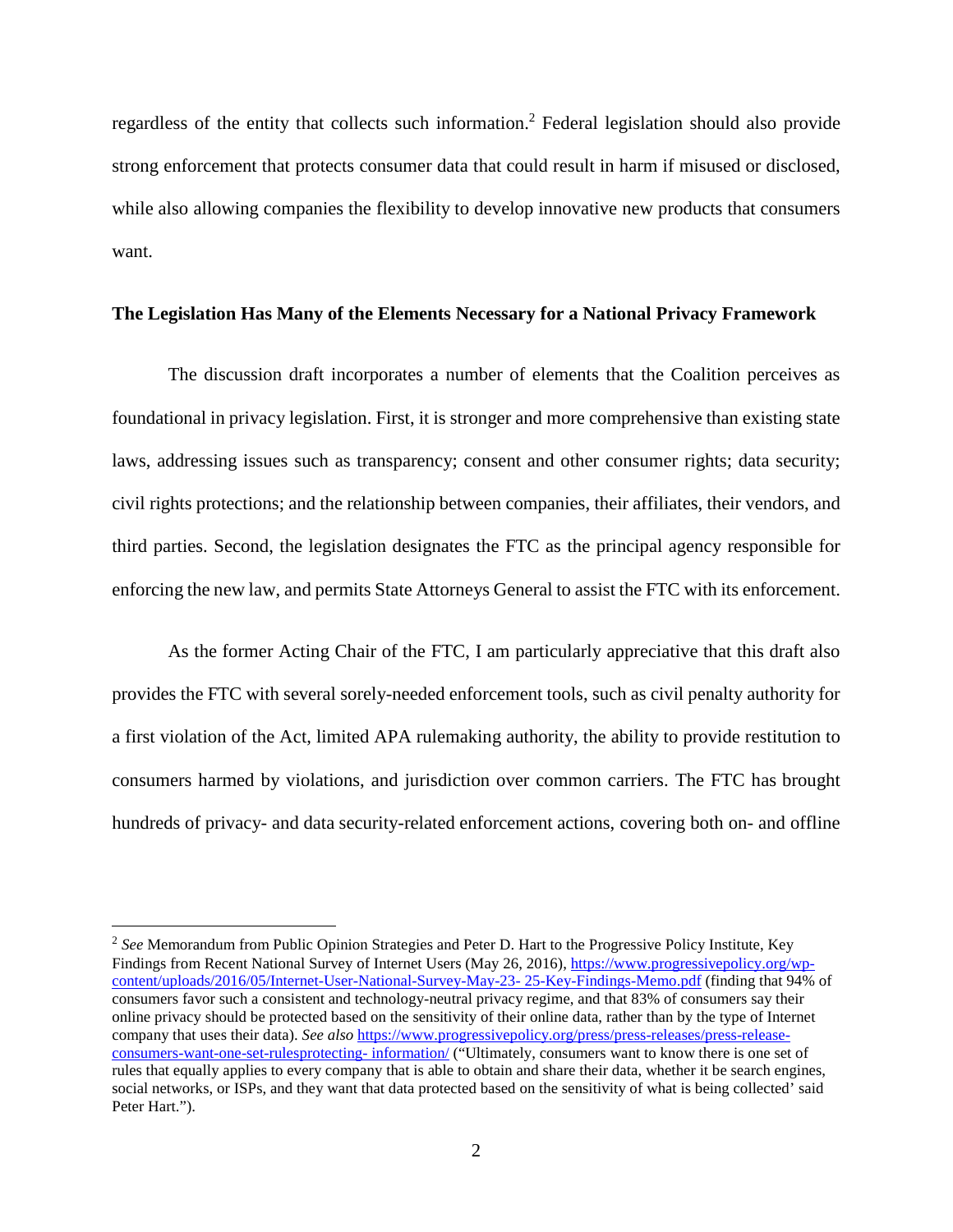practices and fast-evolving technologies,<sup>[3](#page-3-0)</sup> and is well-suited to draw on its experience and knowledge in the field to vigorously enforce the law, while still allowing consumers to enjoy the benefits of the many innovative products offered in today's dynamic marketplace. This legislation would empower the FTC with more-effective enforcement tools to protect consumers from violations.

Third, the discussion draft provides a national privacy and data security framework that preempts state laws, regulations, and other requirements. In the absence of such a framework, consumers and businesses today are required to navigate a tangled web of confusing, and often inconsistent, data privacy requirements from various levels of government. American consumers and businesses deserve the clarity and certainty of a single federal standard for privacy. That is why state preemption must be an essential component of national legislation.

Fourth, the discussion draft at least partially recognizes not only that the FTC is the agency with the greatest expertise to enforce this new law, but that legacy privacy requirements in the Communications Act must be preempted. This would allow the FTC to take a more holistic and modern approach to protecting consumer privacy based upon the type of information collected, used, or shared, rather than the legacy regulatory history of the entity collecting, using, or sharing such information.

<span id="page-3-0"></span><sup>3</sup> *See, e.g.*, FED. TRADE COMM'N, FTC'S USE OF ITS AUTHORITIES TO PROTECT CONSUMER PRIVACY AND SECURITY (2020), https://www.ftc.gov/system/files/documents/reports/reports-response-senate-appropriations-committeereport-116-111-ftcs-use-its-authorities-resources/p065404reportprivacydatasecurity.pdf; *Oversight of the Federal Trade Commission: Strengthening Protections for American's Privacy and Data Security: Hearing Before the S. Comm. on Commerce, Science, and Transportation*, 116th Congress (2019-2020) (statement of the FTC), https://www.ftc.gov/system/files/documents/public\_statements/1578963/p180101testimonyftcoversight20200805.pd f.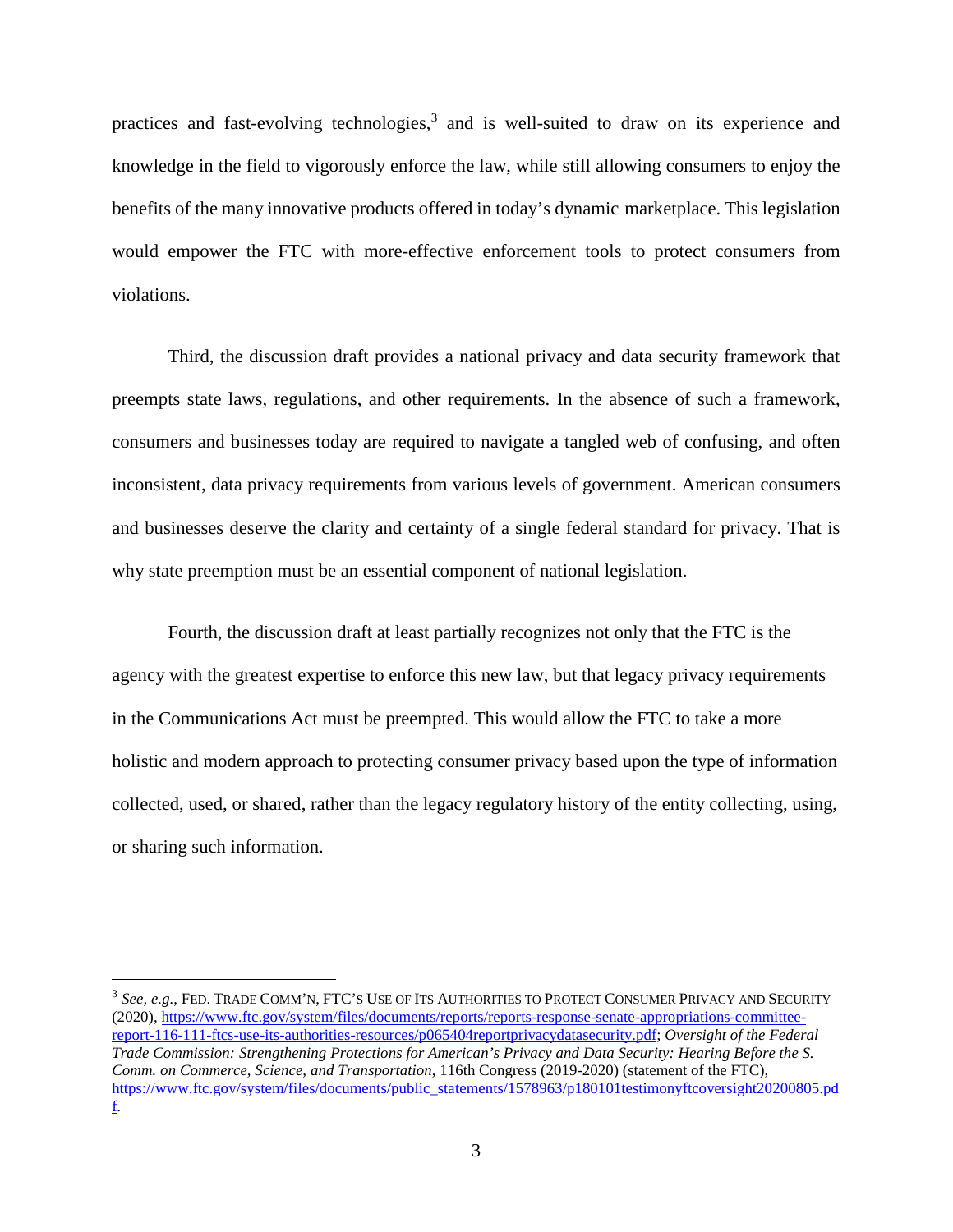#### **Areas In Which the Bill Needs Improvement**

We believe, however, that the discussion draft needs to be improved before this subcommittee or the Energy & Commerce Committee takes any additional action on the legislation. The draft raises several concerns that warrant further consideration. First, though the draft would preempt the Federal Communications Commission's ("FCC") privacy and data security authority with respect to broadband and video services, it stops short at preempting the same authority with respect to voice services.

In today's converged, digital world, consumers utilize traditional voice services as well as over-the-top services and applications to engage in voice communications. Congress should provide a holistic set of requirements governing the privacy associated with voice-related information. It does not benefit consumers to impose different requirements that depend upon an entity's legacy regulatory history.

Second, while the bill appropriately seeks to replace the FCC's traditional oversight of video privacy requirements with equivalent protections that would be enforced by the FTC, the language used in the bill far exceeds the requirements of the Cable Act and equivalent satellite protections, as well as the reasonable obligations and standards incorporated into recent state privacy laws. The cable and satellite privacy requirements have worked well for over five decades to protect consumers, while also fostering innovation in new features and services for cable customers.

If not changed, the video provisions of the bill could result in significant disruption to operational, marketing, and advertising practices that have long served consumers well in the television marketplace. It is critical that Congress not upend the balanced structure and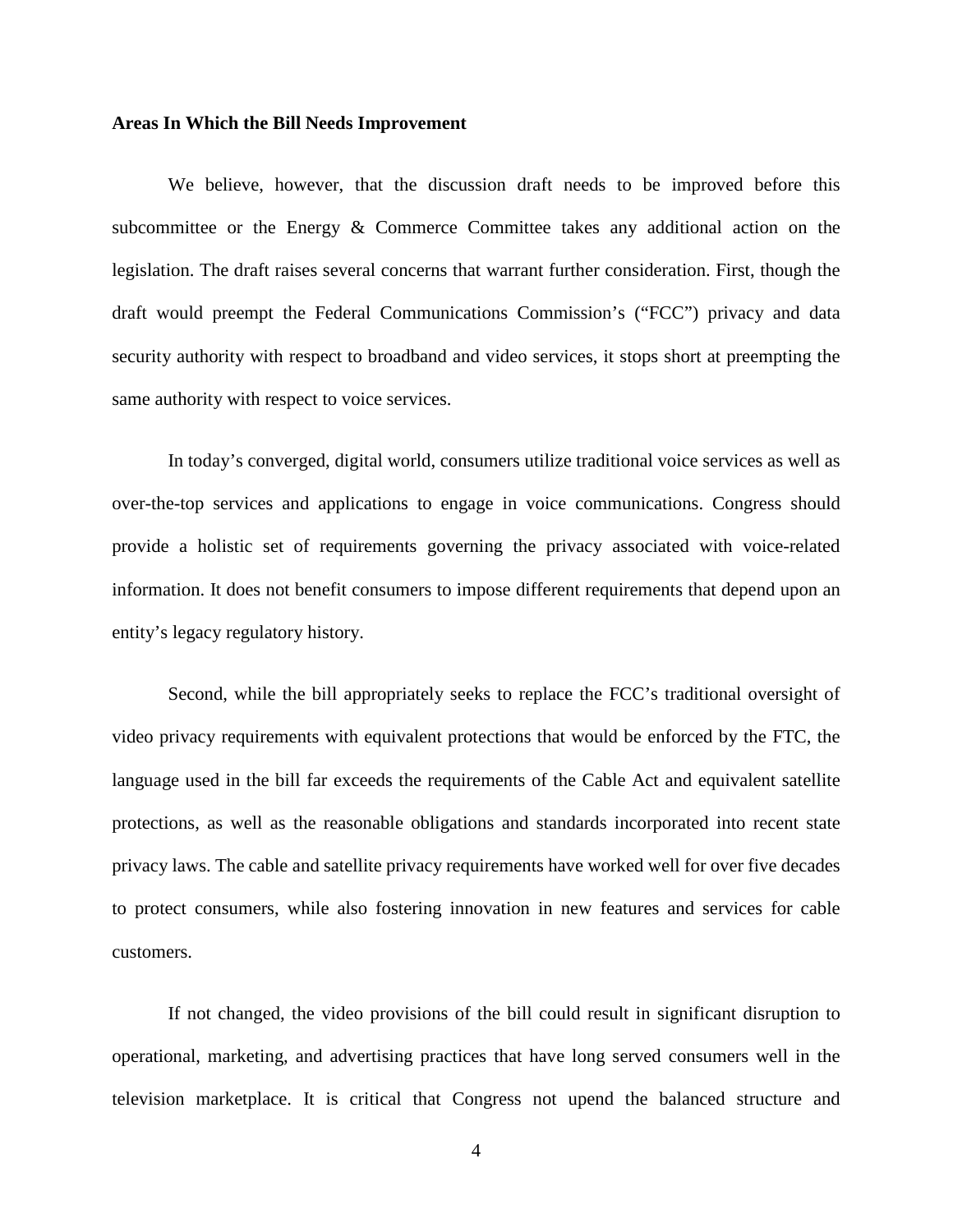requirements of the Cable Act and its satellite corollary. Some modest tweaks to the draft could achieve this important result.

The same is true for the inclusion of voice information in the bill. In addition to addressing the regulatory disparity in the treatment of voice service providers I mentioned earlier in my testimony, the bill's language needs to be revised to permit consumers to benefit from the high level of service and customized packages they have come to expect.

Third, the bill should be refined so it better reflects a risk-based approach based on the nature of the relevant information and how it is used. This would be consistent with wellestablished principles of privacy laws and the FTC's privacy enforcement practices. We are concerned that the bill creates uncertainty for routine operational uses of information that are necessary to serve customers and operate a business. For example, our companies provide a suite of communications services, often in a bundled package. Our customers benefit when we are able to use information we collect in the course of serving them to market services, packages, or pricing that better suit their needs. Such first-party marketing should be included in Section 209's general exceptions.

Fourth, the draft ostensibly provides broad state preemption, but includes a number of exceptions to such preemption that may unduly limit its application. In past hearings before Congress, witnesses from industry, academia, and civil society have urged the adoption of a national privacy standard that would prevent an inconsistent patchwork of state regulation.<sup>4</sup>

<span id="page-5-0"></span><sup>4</sup> *See Protecting Consumer Privacy in the Era of Big Data: Hearing Before the Subcomm. on Consumer Protection & Commerce of the Comm. on Energy & Commerce*, 116th Cong. (2019) (statement of David F. Grimaldi, Jr., Exec. Vice President, Public Policy, Interactive Advertising Bureau) (stating a privacy framework should "reduce consumer and business confusion by preempting the growing patchwork of state privacy laws"); *id.* (statement of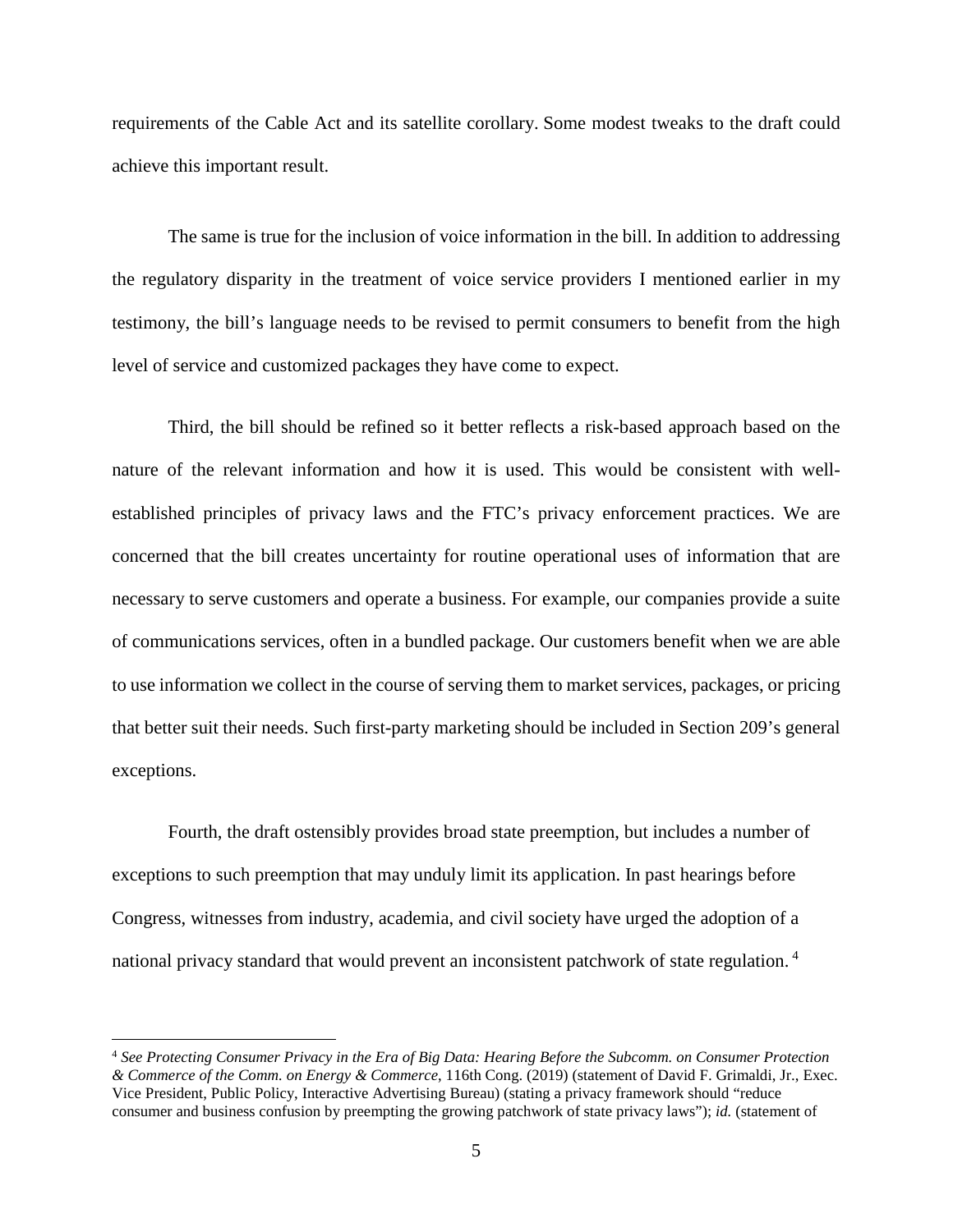Establishing a truly national framework must be a core component of federal privacy legislation. Permitting states to adopt privacy-specific laws even after this law passes would be highly problematic. In addition, we are concerned about the meaning of the term "electronic surveillance" in the context of this bill, which is undefined and could be interpreted by states very broadly. The predictable outcome would lead to confusion and litigation, both of which the legislation should strive to avoid.

Fifth, the discussion draft would ban joint-action waivers in arbitration agreements, which would have the practical effect of making arbitration unavailable to millions of consumers with individualized claims who lack the resources to pursue such claims in court.

# **Conclusion**

Thank you again for the opportunity to participate in today's hearing. I again applaud the authors of this bill and both Commerce Committees for the hard work that has gone into developing a comprehensive national privacy law. We view this draft as progress toward that goal, but also believe improvements are necessary to achieve the bill's underlying purposes.

It is critical that Congress enact privacy legislation this year to address the growing patchwork of state laws, though we also urge the Committee to keep working to improve the bill, especially in the areas I have addressed in my testimony. The Coalition appreciates the opportunity

Roslyn Layton, Visiting Scholar, American Enterprise Inst.) (calling for a "single standard of data protection" and a "technology neutral national framework with a consistent application across enterprises."); *id.* (statement of Denise E. Zheng, Vice President, Tech. & Innovation, Business Roundtable) ("Legislation should eliminate fragmentation of privacy protections in the United States by harmonizing approaches to consumer privacy across federal and state jurisdictions through a comprehensive national law that ensures consistent privacy protections and avoids a state-bystate approach that leads to consumer confusion and makes compliance nationwide very challenging."). Additionally, testimony from Nuala O'Connor, then CEO of the Center for Democracy and Technology, described CDT's model baseline privacy legislation, which includes preemption of state privacy laws. *See* Center for Democracy & Tech., Federal Baseline Privacy Legislation Discussion Draft (Dec. 5, 2018), https://cdt.org/wpcontent/uploads/2018/12/2018-12-12-CDT-Privacy-Discussion-Draft-Final.pdf.